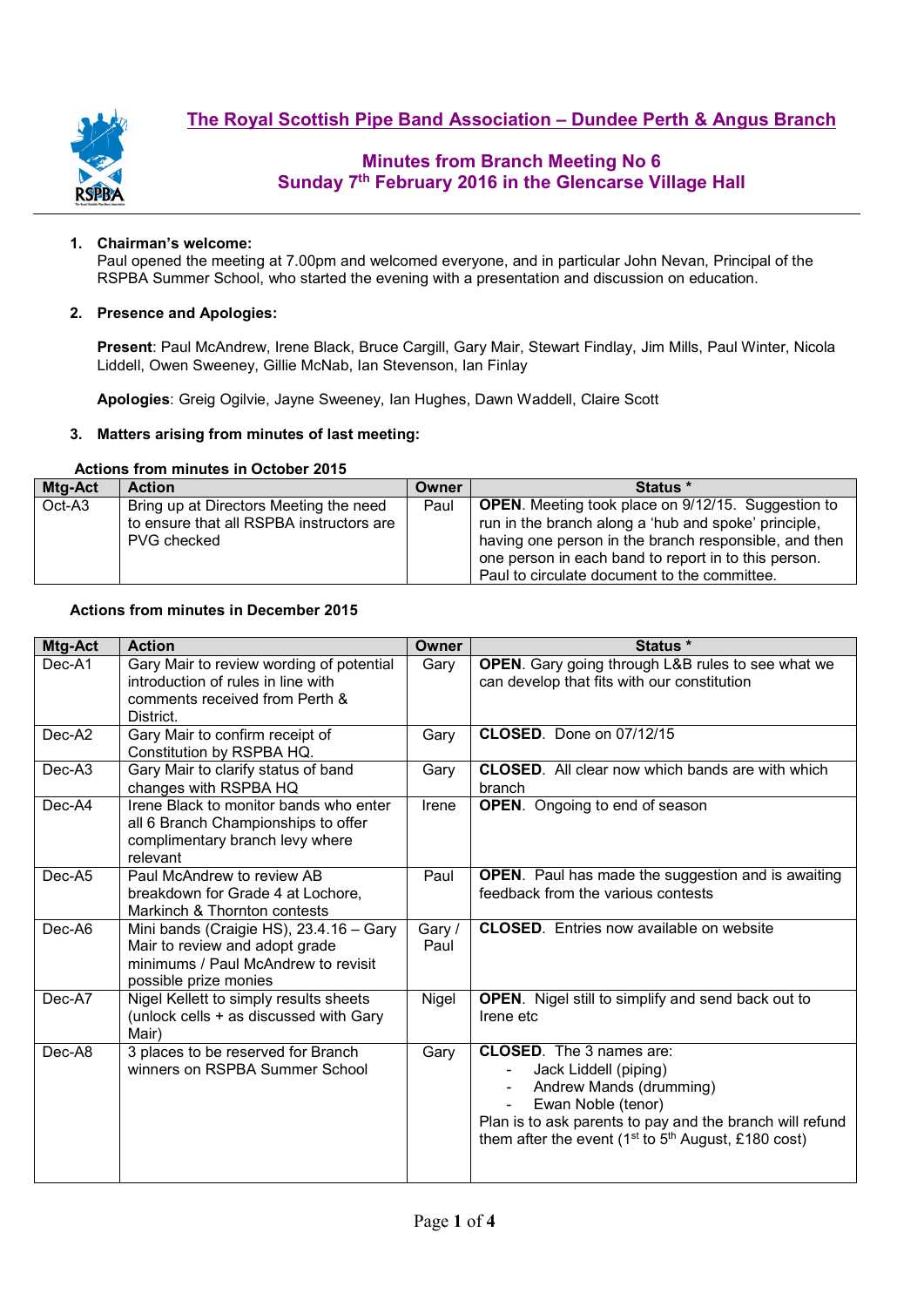

| Dec-A9    | Outreach Programme / General tuition<br>to be considered and discussed at next<br>meeting.                                       | Paul   | <b>OPEN.</b> Clarified that the previous Outreach money can<br>be used to fund branch education. If we provide<br>venue, then HQ will fund the tuition team.      |  |
|-----------|----------------------------------------------------------------------------------------------------------------------------------|--------|-------------------------------------------------------------------------------------------------------------------------------------------------------------------|--|
|           |                                                                                                                                  |        | Consider possible dates in March next year, possibly in<br>Dundee, for central location, ease of parking. Suggest<br>all levels, rather than just P/M.s and L/D's |  |
| $Dec-A10$ | Non-RSPBA events to be included on<br>Branch calendar for info.                                                                  | Nicola | <b>CLOSED.</b> All events on website                                                                                                                              |  |
| Dec-A11   | Potential Branch change of name - Paul<br>McAndrew to raise again if no update<br>received at next Board of Directors<br>meeting | Paul   | <b>OPEN.</b> No news on this                                                                                                                                      |  |

### **Further matters arising:**

- None
- **4. Approval of previous minutes Approved**: Stewart Findlay **Seconded**: Paul Winter

### **5. Correspondence:**

- Invoice received from Jason Lafferty
- Nigel intending to step down as Minute Secretary and Vice-Chairman before this AGM at latest
- Email received from someone interested in helping out compiling if needed. Gary will also notify HQ

## **6. Treasurer's Report:**

• Irene presented the accounts, contained in a separate (confidential) document

## **7. Music Board Report:**

- Bruce reported as follows:
- Short but sweet meeting!
- Proposals for re-alignment of grades starting again as 'plan A' wasn't agreed by all
- 2 branch bands regraded on request, Carnoustie to 3B and Kelty to 4B

## **8. Director's Report:**

- Paul reported as follows:
- Working group set up to look at PVG
- Adjudicator allocations now complete for all contests
- Confirmed no age limit on co-opted members for RSPBA committees, sub-committees and branches
- Lengthy debate on consultative adjudication. (where the 2 piping judges confer to agree a consensus, rather than two separate results) A pilot took place last year. 2<sup>nd</sup> pilot initially proposed where they would confer before releasing the results. At the AGM the convener will be asked to do a presentation on the findings of the previous pilot, the proposals for the next pilot, and then a proposed amendment to 2 contests (Belfast and Forres) for how to carry this next pilot phase forward.
	- *There was some discussion at the present meeting on this point with queries as to how this could work in reality as there can often be one, more dominant, adjudicator (experience, reputation, etc) who's views are more likely to be carried, thereby effectively negating the benefit of having an average of two, independent views.*
- Proposal to develop a RSPBA app around the 6 main pages used on the main site. (Main site currently runs to some 800 pages). Also looking further to how to take online registrations forward. For example the app might allow band secretaries to take photos of band members and upload them.
	- *One strongly expressed view from the branch is apps are non-secure so this (the taking and sharing of photos from an app) should not be allowed to happen*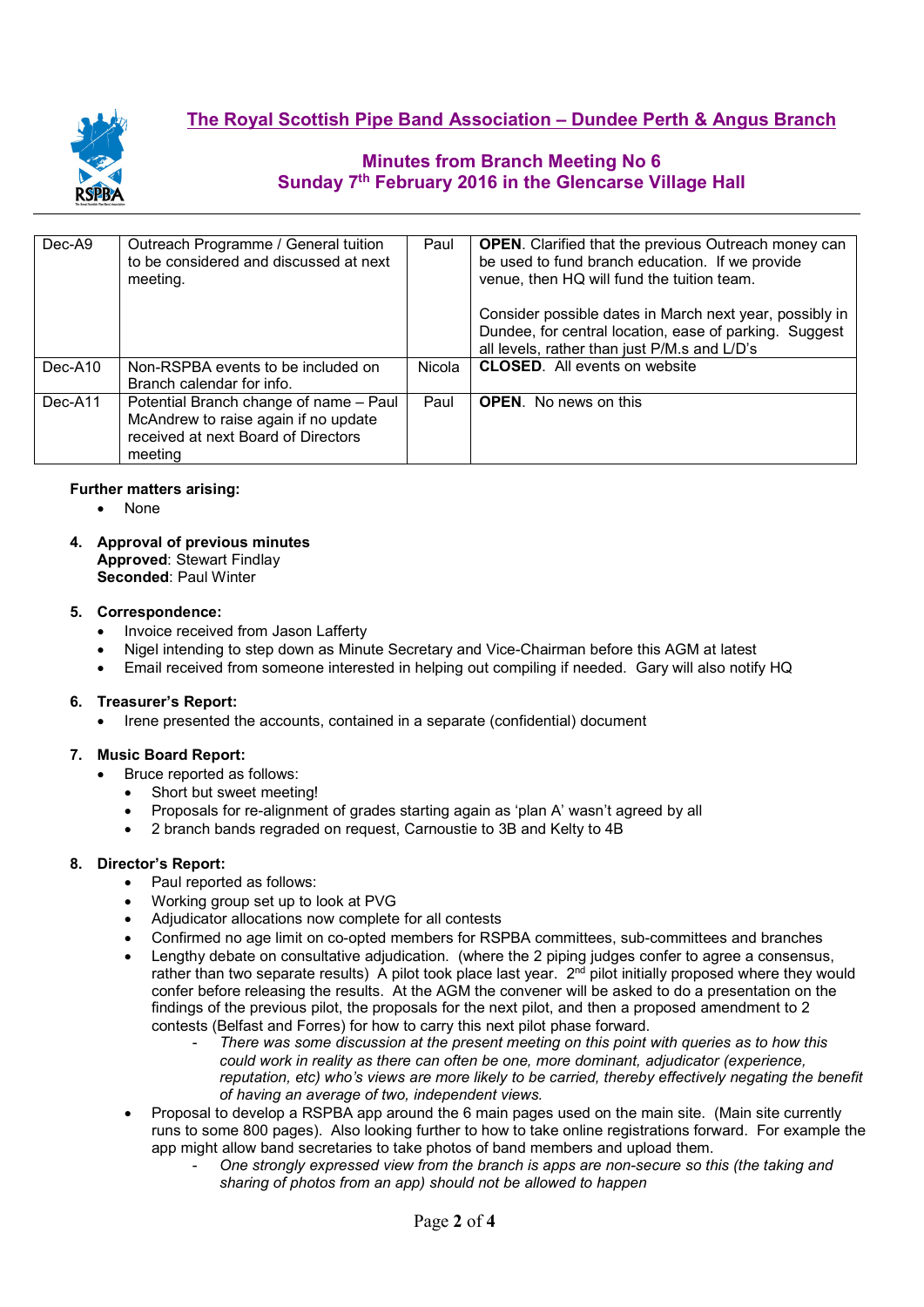

- The question about education costs was asked. Clarified that 10% of both tuition expenses and equipment related to education can be claimed back.
- Rule about adjudicators not being able to judge bands with family members playing in them. 13 of the 15 adjudicators this affects have signed up to it, so this rule now stands. (creating, in the process, significant logistical difficulties in allocating adjudicators)

### **9. Education**

Now falls under the remit of the Education Officer and not the Music Board (amended at 2014 AGM but never taken up until now).

- *Following John Nevan's presentation, we will add permanent sub-titles to this section of Recruitment and Retention to this section, to promote discussion and ideas on these subjects within the branch*
- Current HQ is not suitable for Glasgow-based education purposes, but if any groups wish to hold educational events in Glasgow HQ will organize and book a suitable event for them
- Presentation with regard to re-establishing a RSPBA College of Piping & Drumming. Pat Whelan driving it. Job descriptions proposed along with a network of regional reps. Ideally they would be put forward by the branch.
- **Recruitment:** (place holder for future meetings)
- **Retention:** (place holder for future meetings)

### **10. Media Report:**

- **Branch Website:** Nicola reported that general maintenance of the site is ongoing, filling in any gaps etc. Online entries now in place. Too early for feedback, no entries so far. When bands do try, if they haven't paid their annual levy it will be automatically added to their basket at checkout.
- **RSPBA Magazine:** Paul spoke to Craig, who is looking for anyone with any information to send it to him.
- **Branch Facebook page**: Paul mentioned a small concern about Facebook page. One post was very inaccurate. How do we approve this? Stewart mentioned it is possible to switch off the side bar which allows all comments, meaning that anyone wishing a post to go on will need to private-message the administrators.
	- It was agreed that this should be done
	- Stewart indicated there are currently around 700 likes, but encourages everyone to share to help increase the visibility of the page

## **11. AOCB:**

- May meeting now cancelled
- Still awaiting decisions from Lochore, Markinch and Thornton regarding the grade entries. Perth also wish to retain control over the entry forms.
- Kingdom Thistle contest going ahead on 26<sup>th</sup> March, (on branch website)
- Kirriemuir solos on 30<sup>th</sup> April
- Owen reported that a Meeting took place last week on possible new Crieff contest. Not a great turnout so a new meeting called for Monday 15<sup>th</sup> Feb. If a poor response to this one then it will not go ahead
- Adjudicators confirmed for Loch Leven (Kinross): G. Wilson (piping), A. Craig (drumming)
- Nigel briefly discussed the draft grant application for the running costs of the Loch Leven contest and that we need to submit a signed adopted copy of the constitution, a recent bank statement, the committee member list, etc. But more importantly, that even with a grant, it is very unlikely we will get much take up this year from local businesses to fund the prize pot (which we can never fund from a grant source) A short discussion took place on possible sponsorship sources, and the feeling was generally positive that some of the piping and drumming suppliers/manufacturers would look favourably upon the contest. It was agreed that Ian, Paul, Gary and Nigel will all take actions forward to approach sponsors.